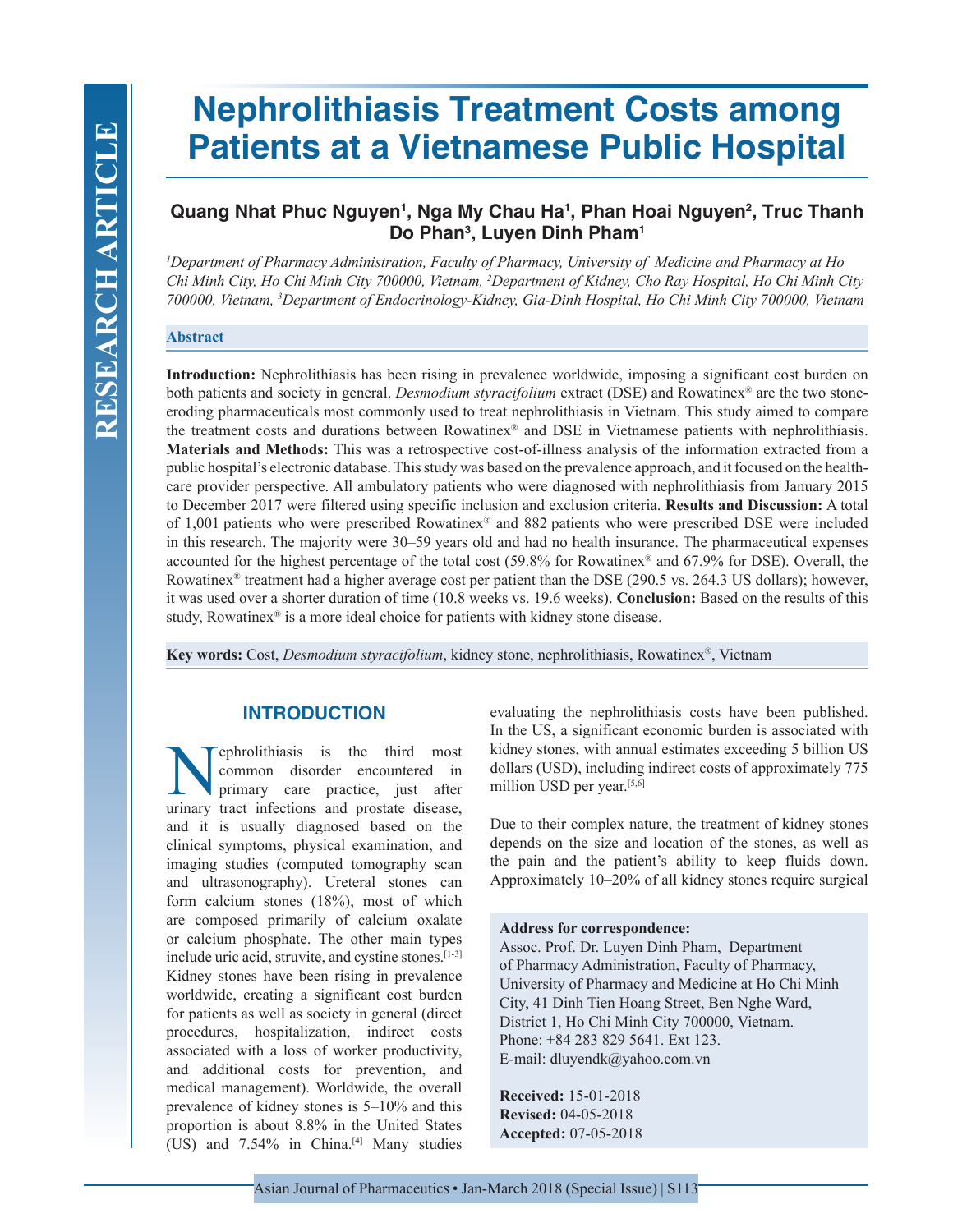removal. However, considerable progress has been made in the medical and surgical management of nephrolithiasis over the past 20 years. Three minimally invasive surgical techniques that significantly reduce the morbidity of stone removal have been developed and are currently available: Shock wave lithotripsy (SWL), percutaneous nephrolithotomy, and ureteroscopy. Apart from medical procedures, medical therapies also play key roles in the prevention of new stone formation and the facilitation of stone passage. Specifically, *Desmodium styracifolium* extract (DSE) and Rowatinex® are usually used to treat nephrolithiasis in Vietnam.

The herbal medicine namely Kim Tien Thao contains triterpenoids extracted from *D. styracifolium* (Osbeck) Merr., and it has been proven to be effective in treating kidney stones. Rowatinex® (Rowa Pharmaceuticals Ltd., Bantry, Co. Cork, Ireland) is a combination of seven naturally available terpenes (31 mg of pinene [ $\alpha$ + $\beta$ ], 15 mg of camphene, 3 mg of cineol, 4 mg of fenchone, 10 mg of borneol, 4 mg of anethol, and 33 mg of olive oil) that help to dissolve/break down and remove kidney and urinary tract stones, as well as relieve muscle spasms, thus reducing the pain. It also increases the blood flow and reduces inflammation, which can be associated with the presence of kidney stones. Based on the results of one study, Rowatinex® had no significant effect on the clearance rate of kidney calculi after SWL, but it did accelerate the passage of calculi after 2 weeks without any significant adverse effects.[7] Another study designed to investigate the safety and efficacy of a special terpene combination in the treatment of patients with urolithiasis after extracorporeal SWL (ESWL) revealed that it was a well-tolerated, safe, and efficacious therapy for eliminating calculi fragments generated by ESWL when compared to a placebo treatment.[8]

Undoubtedly, it is crucial to optimize health care for nephrolithiasis by choosing an ideal treatment that is economical for patients, but still safe and effective. Therefore, the objective of this study was to compare the treatment costs and treatment durations between Rowatinex® and DSE in patients suffering from nephrolithiasis in Vietnam.

# **SUBJECTS AND METHODS**

#### **Study design**

A retrospective database analysis was conducted using a hospital electronic records database to determine the direct medical costs of nephrolithiasis cases during the 3 fiscal years from January 2015 to December 2017. This study was based on the prevalence approach, and it focused on the health-care perspective.

## **Study site**

This study was conducted at a public hospital (Binh-Dan Hospital) located in Ho Chi Minh City, which is the largest city in the southeastern region and the economic center of Vietnam. This central-level hospital plays a key role in the health-care system, especially in urology, with a capacity of 700 beds. Approximately 13 thousand urological surgeries are conducted annually, with 400,000 outpatient visits per year.

## **Study population**

The patient characteristics and cost data were collected from the hospital's electronic database. These patient characteristics included an identified code, gender, year of birth, address, health insurance status (coverage percentage), and kidney stone diameter. The cost data included the physician consultation, diagnostic examination, laboratory tests, imaging technique, medical procedure, pharmaceuticals, medical supplies, and other expenditures.

#### **Inclusion and exclusion criteria**

All the ambulatory patients who were diagnosed with nephrolithiasis using code  $N20.0$  of the  $10<sup>th</sup>$  revision of the International Statistical Classification of Diseases and Related Health Problems  $(ICD-10)^{9}$  were eligible to participate in this study if they met the following requirements: (1) prescribed Rowatinex® or DSE by a physician, (2) complied with the treatment protocol and follow-up appointments, and (3) exhibited treatment success during the study period (no stones). Those patients with missing information, errors in the information entered into the electronic database, or who voluntarily discontinued treatment were excluded.

#### **Cost of illness measurements**

The treatment cost was investigated by calculating the resource utilization, including the diagnosis (physician consultation and diagnostic examinations), laboratory testing, imaging technique, pharmaceuticals, medical supplies, and other costs. The costs from previous years were converted to 2017 USD using the consumer price index, with an exchange rate of one USD for 22,698.4 Vietnamese Dong.<sup>[10]</sup>

#### **Data analysis and presentation**

The data were managed and analyzed using the Microsoft Excel 2013 statistical software for Windows®. Descriptive statistics (frequency, percentage, mean, median, min, max, standard deviation, and 25–75 percentiles) were used to summarize the data describing the demographic characteristics, clinical status, and cost components.

#### **Ethical approval**

The study protocols were approved by the hospital to ensure that all the information was used only for research purposes.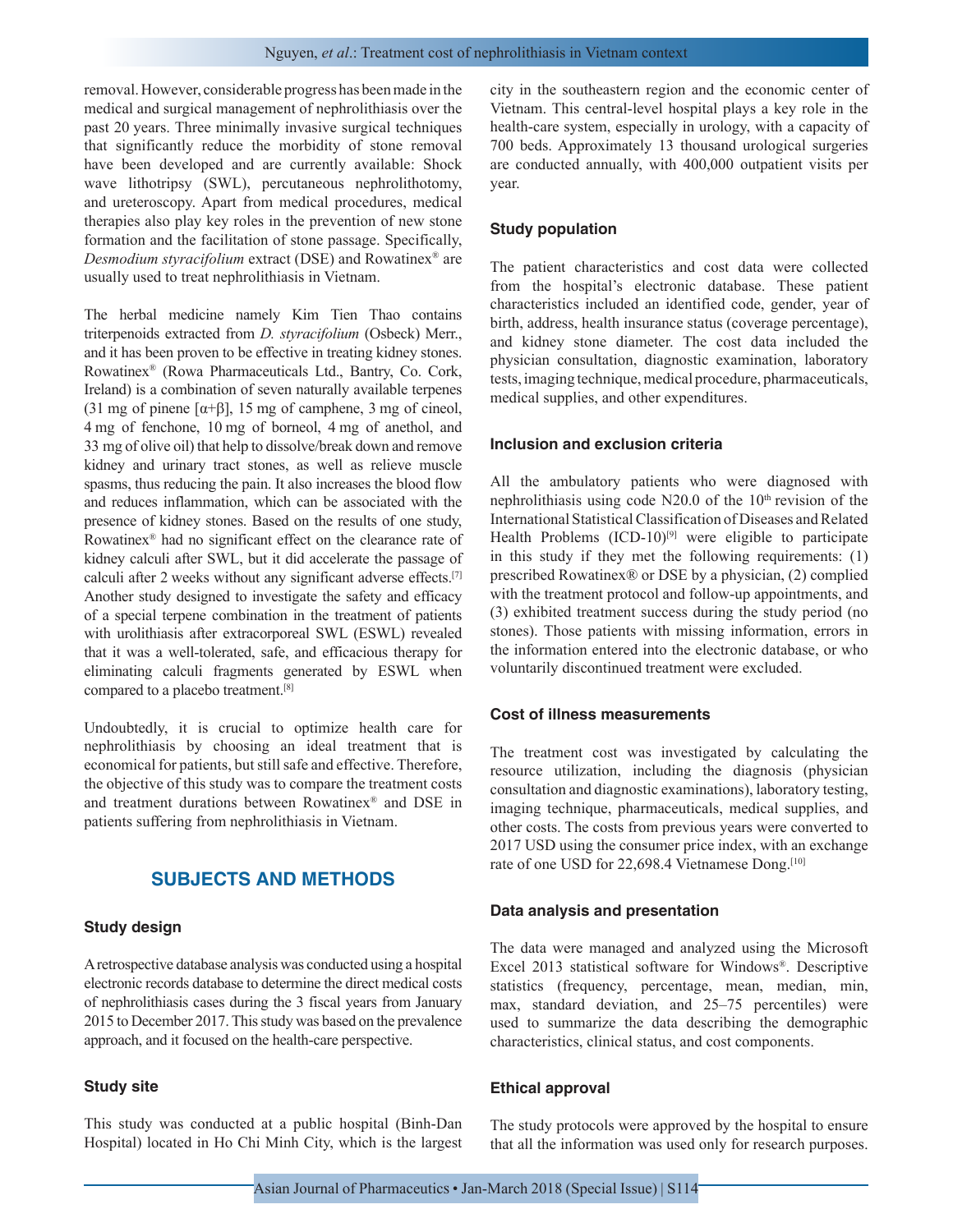Because the study information was obtained from the hospital's electronic record database without patient contact, written informed consent from the patients was waived. The data related to the resources used were de-identified to minimize the risk of the unintended disclosure of the individuals' identities and the information about them. During the data collection, each patient was identified anonymously by creating an alphanumeric code.

## **RESULTS**

Table 1 depict the general characteristics of the patients being treated for nephrolithiasis using Rowatinex® and DSE at Binh-Dan Hospital between 2015 and 2017. The average ages of the patients in the 2 treatment groups were roughly similar to one another, while the age range of the DSE patients was somewhat wider than its counterpart (30–66 years old vs. 36–61 years old, respectively). In both the Rowatinex® and DSE groups, the age group with the largest number of patients was 31–59 years old, with a total of 1,069 out of 1,883 recorded patients. While those patients who were treated with Rowatinex® had little insurance to cover their fees (704 out of 1,001 had to use their personal funds), the DSE group was more well covered (308 out of 882 patients had full coverage for their hospital costs). However, the duration of hospitalization for the DSE treatment group was significantly longer than that of the Rowatinex® group, with an average of 19.6 days compared to only 10.8 days for the Rowatinex® group.

|                                         | Table 1: Demographic characteristics of included patients in Binh-Dan hospital [n (%)] |                   |                   |                         |                   |                   |                   |                        |  |
|-----------------------------------------|----------------------------------------------------------------------------------------|-------------------|-------------------|-------------------------|-------------------|-------------------|-------------------|------------------------|--|
| <b>Characteristics</b>                  | <b>Rowatinex<sup>®</sup></b>                                                           |                   |                   |                         | <b>DSE</b>        |                   |                   |                        |  |
|                                         | 2015<br>$(n=338)$                                                                      | 2016<br>$(n=320)$ | 2017<br>$(n=343)$ | 2015-2017<br>$(n=1001)$ | 2015<br>$(n=284)$ | 2016<br>$(n=301)$ | 2017<br>$(n=297)$ | 2015-2017<br>$(n=882)$ |  |
| Age (years)                             |                                                                                        |                   |                   |                         |                   |                   |                   |                        |  |
| Mean±SD                                 | $49.4 \pm 12.6$                                                                        | $51.2 \pm 10.3$   | $48.0 + 9.6$      | $50.1 \pm 10.9$         | $52.6 \pm 10.3$   | $49.2 \pm 12.0$   | $54.0 + 19.1$     | $51.8 \pm 13.8$        |  |
| Range<br>$(min - max)$                  | $23 - 81$                                                                              | $21 - 80$         | $19 - 79$         | $19 - 81$               | $23 - 79$         | $21 - 88$         | $20 - 90$         | $20 - 90$              |  |
| Median<br>(IQR [25-75])                 | 49 (40-60)                                                                             | $50(35 - 58)$     | 46 (32-63)        | 49 (36-61)              | $51(33 - 68)$     | $50(27 - 65)$     | 54 (39-67)        | 49 (30-66)             |  |
| Age group                               |                                                                                        |                   |                   |                         |                   |                   |                   |                        |  |
| $\leq$ 30                               | 27(8.0)                                                                                | 17(5.3)           | 34 (9.9)          | 78 (7.8)                | 48 (16.9)         | 50(16.6)          | 42 (14.1)         | 140 (15.9)             |  |
| $31 - 59$                               | 224 (66.5)                                                                             | 203 (63.4)        | 218 (63.8)        | 645 (64.4)              | 137 (48.2)        | 143 (47.5)        | 144 (48.5)        | 424 (48.1)             |  |
| $\geq 60$                               | 87 (25.5)                                                                              | 100 (31.3)        | 91 (26.3)         | 278 (27.8)              | 99 (34.9)         | 108 (35.9)        | 111 (37.4)        | 318 (36.0)             |  |
| Gender                                  |                                                                                        |                   |                   |                         |                   |                   |                   |                        |  |
| Female                                  | 185 (54.8)                                                                             | 179 (55.9)        | 196 (57.1)        | 560 (55.9)              | 132 (46.5)        | 160 (53.2)        | 145 (48.8)        | 437 (49.5)             |  |
| Male                                    | 153 (45.2)                                                                             | 141(44.1)         | 147 (42.9)        | 441 (44.1)              | 152 (53.5)        | 141 (46.8)        | 152 (51.2)        | 445 (50.5)             |  |
| <b>Health</b><br>$in$ surance $(\%)$    |                                                                                        |                   |                   |                         |                   |                   |                   |                        |  |
| $0^*$                                   | 255 (75.4)                                                                             | 213 (66.6)        | 236 (68.8)        | 704 (70.3)              | 98 (34.5)         | 119 (39.5)        | 101 (34.0)        | 318 (36.1)             |  |
| 48                                      | 43 (12.7)                                                                              | 28 (8.8)          | 67 (19.5)         | 138 (13.8)              | 35(12.3)          | 56 (18.6)         | 45 (15.2)         | 136 (15.4)             |  |
| 80                                      | 10(3.0)                                                                                | 17(5.3)           | 18(5.2)           | 45 (4.5)                | 9(3.2)            | 12(4.0)           | 29 (9.8)          | 50(5.7)                |  |
| 95                                      | 5(1.5)                                                                                 | 12(3.8)           | 10(2.9)           | 27(2.7)                 | 47 (16.5)         | 13(4.3)           | 10(33.3)          | 70 (7.9)               |  |
| 100                                     | 25(7.4)                                                                                | 50 (15.5)         | 12(3.5)           | 87 (8.7)                | 95 (33.5)         | 101 (33.6)        | 112 (37.7)        | 308 (34.9)             |  |
| Location                                |                                                                                        |                   |                   |                         |                   |                   |                   |                        |  |
| Rural                                   | 192 (56.9)                                                                             | 210 (65.6)        | 199 (58.0)        | 601 (60.0)              | 99 (34.9)         | 159 (52.8)        | 139 (46.8)        | 397 (45.0)             |  |
| Urban                                   | 146 (43.1)                                                                             | 110 (34.4)        | 144 (41.9)        | 400 (40.0)              | 185 (65.1)        | 142 (47.2)        | 158 (53.2)        | 485 (55.0)             |  |
| <b>Treatment</b><br>duration<br>(weeks) |                                                                                        |                   |                   |                         |                   |                   |                   |                        |  |
| Mean±SD                                 | $11.0 \pm 7.5$                                                                         | $10.2 + 4.7$      | $11.4 \pm 3.8$    | $10.8 + 5.2$            | $18.7 + 4.8$      | $20.1 \pm 3.7$    | $20.2 \pm 3.9$    | $19.6 + 4.4$           |  |
| Range<br>$(Min - Max)$                  | $1 - 31$                                                                               | $2 - 33$          | $2 - 32$          | $1 - 32$                | $10 - 39$         | $14 - 40$         | $9 - 36$          | $9 - 40$               |  |
| Median [IQR<br>$(25 - 75)$ ]            | $10(5 - 15)$                                                                           | $9(5-14)$         | $9(4-16)$         | $9(5-15)$               | $18(12 - 30)$     | 24 (18-34)        | $20(17-23)$       | $21(15-28)$            |  |

DSE: *Desmodium styracifolium* extract, IQR: Interquartile 25%–75%, SD: Standard deviation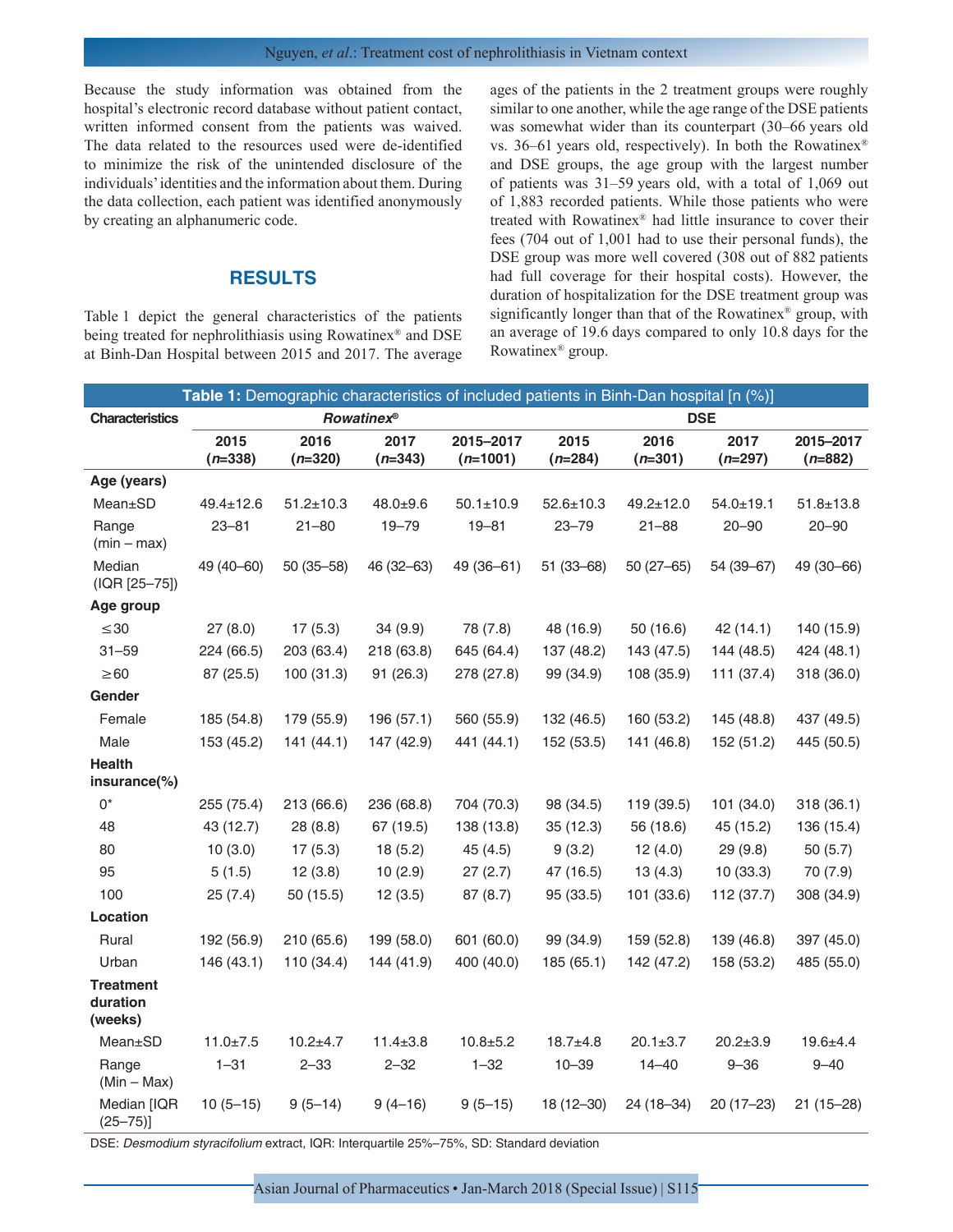Regarding the average annual expense for the nephrolithiasis treatment, it was shown that most of the two groups' expenses dropped slightly in 2016 before increasing again in 2017, with the exception of antibiotics and other drugs expenditures, which declined continuously from 2015 to 2017. The Rowatinex® group had an overall economic burden between 2015 and 2017 of 290,759.4 USD, which was slightly higher than the 233,086 USD for DSE. A closer look revealed that most of the Rowatinex® group's burden came directly from Rowatinex® itself as part of the pharmaceutical expenditure (contributing 37.9% for a total of 59.8% of the share of pharmaceuticals in the average cost per year for the patients). However, antibiotics were the biggest contributor toward the pharmaceutical expenditure (158,323.7 USD of the total economic burden on the patients) in the DSE group. The annual cost of the medical supplies and other related costs were the smallest among all the sectors; the DSE group's annual cost for medical supplies was only 1,704.4 USD, which was the smallest, while the sum of the medical supplies' cost and the other costs was only slightly more than 2,700 USD [Table 2].

When dividing up the annual costs based on the gender and age, we were able to determine how each individual expense can affect these characteristics differently. As shown in Table 3, the economic burden affected patients between 31 and 59 years old the most, with Rowatinex®'s total cost on the male patients having the highest recorded mean cost at over 309 USD (the total economic burden suffered by the male patients from 2015 to 2017 was staggering at 170,625.5 USD). However, the treatment of the male patients cost slightly more than the females, regardless of age, with a mean cost of treatment for male patients at all ages in the Rowatinex® group of 304.7 USD, compared to only 272.4

|                                  |                  | Table 2: Average cost per year on patients with nephrolithiasis (2017 USD) |                               |                   |
|----------------------------------|------------------|----------------------------------------------------------------------------|-------------------------------|-------------------|
| <b>Cost components</b>           |                  | Mean cost±SD                                                               | Economic burden 2015-2017 (%) |                   |
|                                  | 2015             | 2016                                                                       | 2017                          |                   |
| Rowatinex <sup>®</sup> (n=1001)  |                  |                                                                            |                               |                   |
| Diagnosis                        | $10.0 \pm 3.0$   | $9.5 + 2.1$                                                                | $12.4 \pm 3.1$                | 10,673.2 (3.7)    |
| Laboratory tests                 | $23.6 \pm 2.1$   | $18.4 \pm 1.9$                                                             | $30.4 \pm 2.5$                | 24,292 (8.4)      |
| Image techniques                 | $45.9 \pm 3.2$   | $46.8 \pm 2.2$                                                             | $39.6 + 4.1$                  | 44,073 (15.2)     |
| Medical procedures               | $31.4 \pm 8.1$   | $29.9 + 7.5$                                                               | $42.0 \pm 6.3$                | 34,587.2 (11.9)   |
| Pharmaceuticals                  | 166.6±24.9       | 172.4±23.0                                                                 | 183.4±20.9                    | 17,4385 (59.8)    |
| Antibiotics                      | $14.4 \pm 3.3$   | $13.2 \pm 3.4$                                                             | $12.8 \pm 3.7$                | 13,481.6 (4.6)    |
| Analgesics, anti-inflammatory    | $10.6 + 2.2$     | $9.2 \pm 1.7$                                                              | $13.7 + 1.5$                  | 11,225.9 (3.9)    |
| Vitamin supplements              | $3.0 + 1.1$      | $2.2 \pm 0.6$                                                              | $3.1 \pm 1.4$                 | 2,781.3(1.0)      |
| Rowatinex                        | $100.3 + 9.0$    | $107.2 \pm 11.1$                                                           | 124.6±10.9                    | 1,10,943.2 (37.9) |
| Other drugs                      | $38.3 \pm 7.7$   | $40.6 \pm 8.2$                                                             | $29.2 \pm 10.5$               | 35,953 (12.4)     |
| Medical supplies                 | $2.1 \pm 0.3$    | $1.5 \pm 0.2$                                                              | $2.9 \pm 0.3$                 | 2,184.5(0.8)      |
| Other costs                      | $0.5 + 0.1$      | $0.7 + 0.1$                                                                | $0.5 \pm 0.3$                 | 564.5 (0.2)       |
| <b>Total cost</b>                | 280.1±32.9       | 279.2±31.3                                                                 | 311.2±35.6                    | 29,0759.4 (100.0) |
| <b>DSE</b> (n=882)               |                  |                                                                            |                               |                   |
| Diagnosis                        | $10.3 \pm 3.4$   | $9.4 \pm 3.1$                                                              | $12.2 \pm 3$                  | 9,378(4.0)        |
| Laboratory tests                 | $13.8 + 6.5$     | $10.7 + 5.1$                                                               | $18.3 \pm 6.3$                | 14,365.3 (6.2)    |
| Image techniques                 | $34 \pm 10.1$    | 36±14.7                                                                    | $37.5 \pm 12.9$               | 35,874.5 (15.4)   |
| Medical procedures               | $12.5 + 3.8$     | $10.0 + 2.5$                                                               | $9.2 + 3.0$                   | 10,580.6 (4.5)    |
| Pharmaceuticals                  | $164.3 \pm 17.8$ | $153.9 \pm 18.2$                                                           | $156.1 \pm 20.1$              | 1,58,323.7 (67.9) |
| Antibiotics                      | $92.3 \pm 12.2$  | $89.4 \pm 10.2$                                                            | $72.3 \pm 13.0$               | 84,604.3 (36.3)   |
| Analgesics,<br>anti-inflammatory | $4.1 \pm 0.3$    | $3.6 + 0.5$                                                                | $4.7 + 0.6$                   | 4,149.9 (1.8)     |
| Vitamin supplements              | $3.0 + 0.8$      | $3.2 \pm 0.7$                                                              | $4.6 \pm 0.2$                 | 3,615.8(1.6)      |
| <b>DSE</b>                       | $51.3 + 9.9$     | $45.7 + 4.2$                                                               | $60.3 \pm 7.8$                | 52,646.3 (22.6)   |
| Other drugs                      | $13.6 + 5.0$     | $12.0 + 3.7$                                                               | $14.2 \pm 6.0$                | 13,307.4 (5.7)    |
| Medical supplies                 | $1.8 + 0.2$      | $1.3 + 0.4$                                                                | $2.0 + 0.2$                   | 17,10.4(0.7)      |
| Other costs                      | $2.7 \pm 0.8$    | $3.6 + 1.0$                                                                | $2.3 \pm 1.3$                 | 2,853.5(1.2)      |
| Total cost                       | 239.4±40.5       | 224.9±36.2                                                                 | 237.6±35.4                    | 2,33,086 (100.0)  |

DSE: *Desmodium styracifolium extract*, IQR: Interquartile 25%–75%, SD: Standard deviation

Asian Journal of Pharmaceutics • Jan-March 2018 (Special Issue) | S116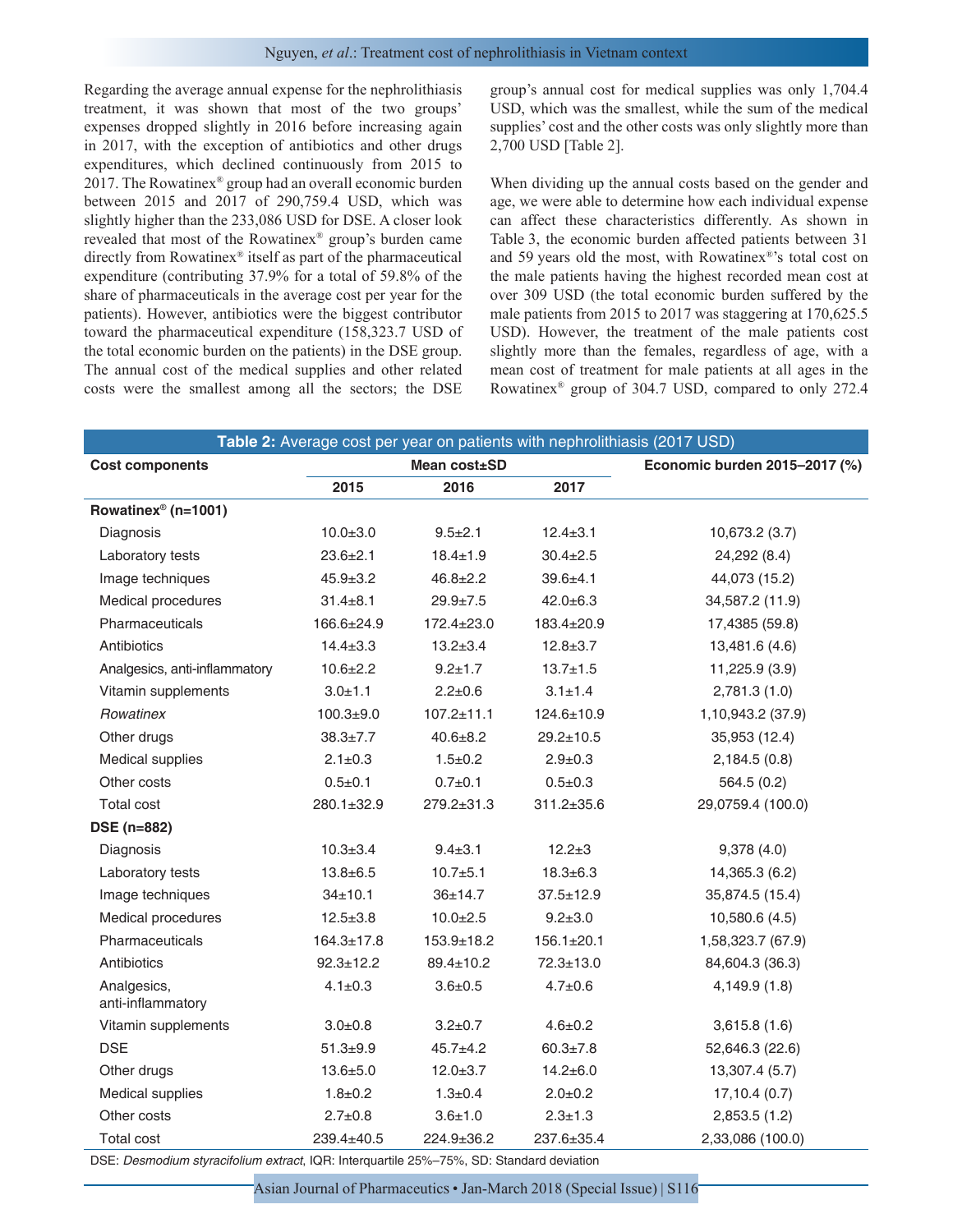# Nguyen, *et al*.: Treatment cost of nephrolithiasis in Vietnam context

| Table 3: Costing analysis on patients suffered from nephrolithiasis with different genders and age groups (2017 USD) |                 |                   |                  |                  |                    |  |
|----------------------------------------------------------------------------------------------------------------------|-----------------|-------------------|------------------|------------------|--------------------|--|
| <b>Cost components</b>                                                                                               | Mean cost±SD    |                   |                  | Economic burden  |                    |  |
|                                                                                                                      | $≤30$ y/o       | $31 - 59$ y/o     | $\geq 60$ y/o    |                  | 2015-2017 (%)      |  |
| Rowatinex <sup>®</sup> (n=1001)                                                                                      |                 |                   |                  |                  |                    |  |
| Male $(n=560)$                                                                                                       |                 |                   |                  |                  |                    |  |
| Diagnosis                                                                                                            | $9.6 + 1.8$     | $10.3 + 5.1$      | $11.5 \pm 1.2$   | $10.5 + 4.0$     | 5,871.4 (3.4)      |  |
| Laboratory tests                                                                                                     | $23.1 \pm 0.4$  | $25.3 \pm 1.4$    | $21.6 \pm 5.3$   | $24.4 \pm 4.3$   | 13,640.4 (8)       |  |
| Image techniques                                                                                                     | $46.1 \pm 6.8$  | $52.6 + 9.0$      | $39.5 + 3.5$     | $49.4 \pm 7$     | 27,656.9 (16.2)    |  |
| Medical procedures                                                                                                   | $31.9 + 11.7$   | $37.4 \pm 14.1$   | $34.3 + 9.0$     | $36.3 \pm 10.1$  | 20,349.7 (11.9)    |  |
| Pharmaceuticals                                                                                                      | 179.5±49.5      | 180.4±21.4        | 185.4±43.6       | 181.4±33.5       | 1,01,568.3 (59.5)  |  |
| Antibiotics                                                                                                          | $12.6 \pm 5.3$  | $13.7+2.2$        | $14 + 1.2$       | $13.7 + 3.1$     | 7,657.8 (4.5)      |  |
| Analgesics,<br>Anti-inflammatories                                                                                   | $10.8 + 1.5$    | $11.5 + 3.1$      | $8.8 + 3.2$      | $10.9 + 2.7$     | 6,091(3.6)         |  |
| Vitamin Supplements                                                                                                  | $1.3 + 0.8$     | $3.1 \pm 0.5$     | $1.1 \pm 1.5$    | $2.6 \pm 0.7$    | 1,429.2 (0.8)      |  |
| Rowatinex                                                                                                            | $118.7 + 5.3$   | $109.3 \pm 10.8$  | $121.0 + 12.3$   | $112.5 \pm 7.6$  | 62,976.5 (36.9)    |  |
| Other drugs                                                                                                          | $36.1 \pm 7.8$  | $42.8 \pm 10.3$   | $40.5 \pm 2.1$   | $41.8 \pm 5.7$   | 23,413.8 (13.7)    |  |
| Medical supplies                                                                                                     | $2.1 \pm 1.1$   | $2.4 \pm 1.4$     | $1.5 + 1.3$      | $2.2 \pm 1.2$    | 1,232.3(0.7)       |  |
| Other costs                                                                                                          | $0.2 + 0.2$     | $0.7 + 0.3$       | $0.1 \pm 0.2$    | $0.5 + 0.2$      | 306.5(0.2)         |  |
| <b>Total cost</b>                                                                                                    | 292.5±143.4     | $309.1 \pm 111.5$ | 293.9±108.3      | $304.7 \pm 139$  | 1,70,625.5 (100.0) |  |
| Female $(n=441)$                                                                                                     |                 |                   |                  |                  |                    |  |
| Diagnosis                                                                                                            | $10.1 \pm 0.9$  | $12.2 \pm 0.6$    | $9.1 \pm 0.2$    | $10.9 + 0.9$     | 4,801.8(4)         |  |
| Laboratory tests                                                                                                     | $22.8 \pm 2.8$  | $23.4 \pm 11.7$   | $25.6 \pm 3.6$   | $24.2 \pm 10.2$  | 10,651.6 (8.9)     |  |
| Image techniques                                                                                                     | $34.0 \pm 18.0$ | $44.2 \pm 12.4$   | $27.4 \pm 17.7$  | $37.2 \pm 14.6$  | 16,416.1 (13.7)    |  |
| Medical procedures                                                                                                   | $37.0 + 4.9$    | $32.5 \pm 10.8$   | $30.9 + 7.4$     | $32.3 + 5.6$     | 14,237.5 (11.9)    |  |
| Pharmaceuticals                                                                                                      | 183.2±31.9      | $167.3 \pm 68.7$  | 157.9±64.7       | $165.1 \pm 50.3$ | 72,816.7 (60.6)    |  |
| Antibiotics                                                                                                          | $9.7 \pm 0.8$   | $15.2 \pm 2.3$    | $11.0 + 2.8$     | $13.2 \pm 1.9$   | 5,823.8(4.8)       |  |
| Analgesics,<br>Anti-inflammatories                                                                                   | $10.7 \pm 0.8$  | $13.1 \pm 0.7$    | $9.7 + 1.1$      | $11.6 \pm 0.8$   | 5,134.9 (4.3)      |  |
| Vitamin Supplements                                                                                                  | $3.0 + 1.3$     | $3.2 \pm 1.2$     | $2.9 \pm 0.6$    | $3.1 \pm 1.1$    | 1,352.1(1.1)       |  |
| Rowatinex                                                                                                            | $120.6 + 47.1$  | $101.4 \pm 20.2$  | $117.3 \pm 18.2$ | $108.8 + 24.5$   | 47,966.7 (39.9)    |  |
| Other drugs                                                                                                          | $39.2 \pm 1.4$  | $34.4 + 9.1$      | $17.1 \pm 7.9$   | $28.4 \pm 8.2$   | 12,539.2 (10.4)    |  |
| Medical supplies                                                                                                     | $1.8 + 1.6$     | $2.6 \pm 0.6$     | $1.6 + 0.7$      | $2.2 \pm 1.0$    | 952.2(0.8)         |  |
| Other costs                                                                                                          | $0.1 \pm 0.2$   | $0.8 + 0.4$       | $0.4 + 0.2$      | $0.6 + 0.3$      | 258(0.2)           |  |
| <b>Total cost</b>                                                                                                    | 289.0±170.8     | 283.0±100.3       | 252.9±66.8       | $272.4 \pm 71.7$ | 1,20,133.9 (100.0) |  |
| $DSE(n=882)$                                                                                                         |                 |                   |                  |                  |                    |  |
| Male (n=437)                                                                                                         |                 |                   |                  |                  |                    |  |
| Diagnosis                                                                                                            | $9.6 + 3.3$     | $10.3 + 4.6$      | $13.9 \pm 1.3$   | $11.6 \pm 2.4$   | 5,061.9(4.3)       |  |
| Laboratory tests                                                                                                     | $16.7 + 5.8$    | $18.1 \pm 7.6$    | $18.6 \pm 8.0$   | $18.1 \pm 6.1$   | 7,892.9 (6.7)      |  |
| Image techniques                                                                                                     | $46.1 \pm 8.0$  | $42.7 \pm 6.8$    | $48.7 \pm 2.1$   | $45.5 \pm 4.6$   | 19,889.9 (16.9)    |  |
| Medical procedures                                                                                                   | $12.9 \pm 2.6$  | $13.5 \pm 3.2$    | $13.8 + 4.3$     | $13.5 + 4.5$     | 5,907.7 (5.0)      |  |
| Pharmaceuticals                                                                                                      | 173.4±50.5      | 183.3±43.4        | 160.9±67.5       | 173.2±55.9       | 75,700.8 (64.5)    |  |
| Antibiotics                                                                                                          | $90.1 \pm 22.2$ | $86.2 \pm 31.8$   | $92.2 \pm 14.4$  | 89.1±20.6        | 38,933.8 (33.2)    |  |
| Analgesics,<br>Anti-inflammatories                                                                                   | $4.1 \pm 1.7$   | $4.8 + 0.4$       | $3.1 \pm 1.4$    | $4.1 \pm 0.4$    | 1,771.5(1.5)       |  |
| Vitamin Supplements                                                                                                  | $4.6 \pm 0.6$   | $4.8 \pm 1.3$     | $4.3 \pm 1.2$    | $4.6 \pm 1.5$    | 2,006.9(1.7)       |  |
| <b>DSE</b>                                                                                                           | $62.3 \pm 19.2$ | 70±19.9           | $50.9 \pm 11.0$  | $61.5 \pm 14.9$  | 26,879.8 (22.9)    |  |

(*Contd...)*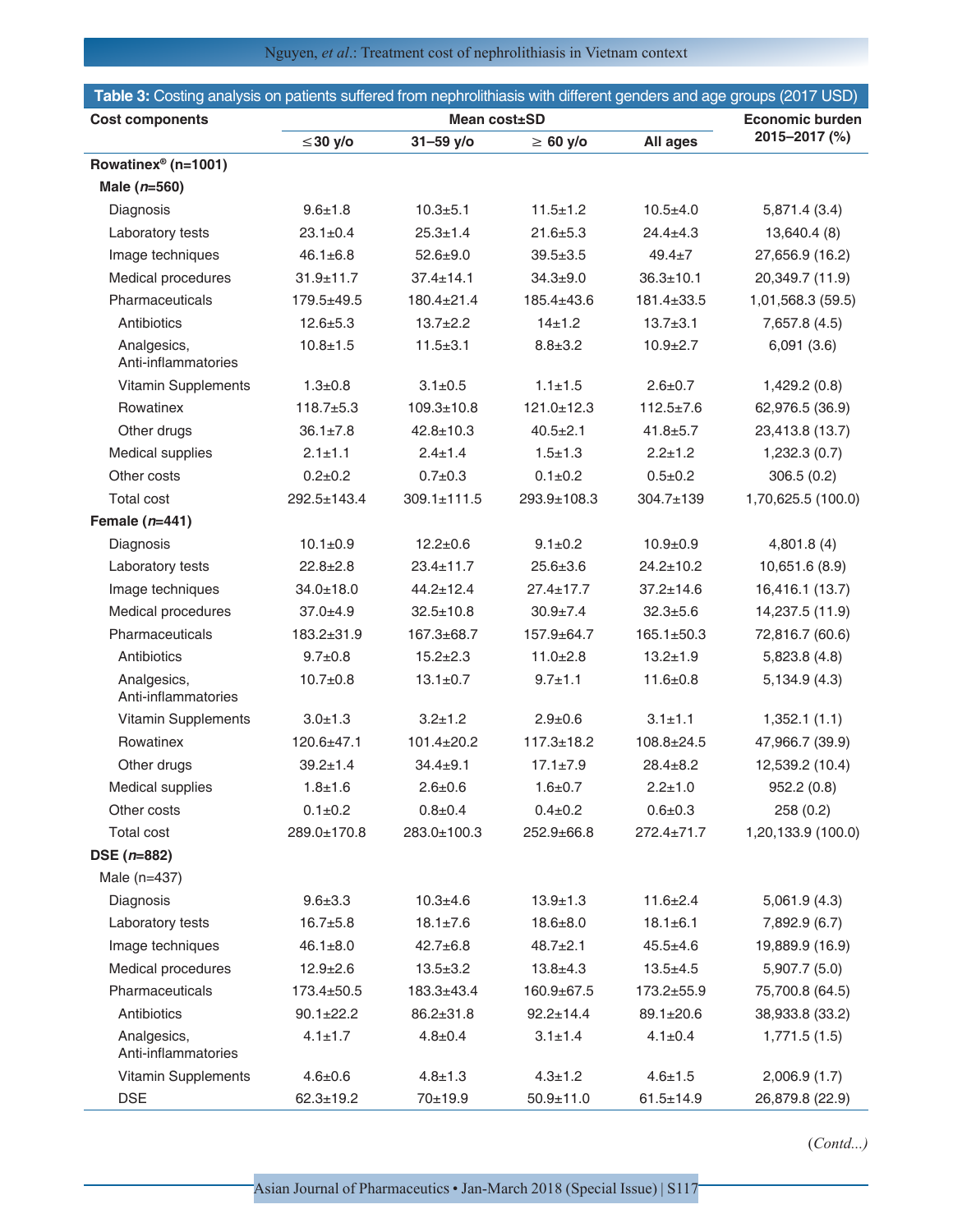#### Nguyen, *et al*.: Treatment cost of nephrolithiasis in Vietnam context

| Table 3: (Continued)               |                  |                  |                 |                  |                    |  |
|------------------------------------|------------------|------------------|-----------------|------------------|--------------------|--|
| <b>Cost components</b>             |                  | Economic burden  |                 |                  |                    |  |
|                                    | ≤30 y/o          | $31 - 59$ y/o    | $\geq 60$ y/o   | All ages         | 2015-2017 (%)      |  |
| Other drugs                        | $12.3 + 7.5$     | $17.5 \pm 3.4$   | $10.4 \pm 2.0$  | $14 + 4.4$       | 6,108.7(5.2)       |  |
| Medical supplies                   | $2.1 \pm 0.4$    | $2.4 \pm 0.5$    | $1.6 + 0.5$     | $2+0.2$          | 892.8 (0.8)        |  |
| Other costs                        | $4.3 \pm 0.3$    | $4.7 \pm 0.9$    | $4.7 \pm 0.6$   | $4.6 \pm 0.7$    | 2,029.2(1.7)       |  |
| Total cost                         | $265.1 \pm 23.6$ | $275 \pm 65.3$   | $262.2 + 42.7$  | $268.6 \pm 24.2$ | 1,17,375.2 (100.0) |  |
| Female $(n=445)$                   |                  |                  |                 |                  |                    |  |
| Diagnosis                          | $10.1 \pm 6.7$   | $9.7 + 4.0$      | $9.5 \pm 6.3$   | $9.7 + 4.3$      | 4,316.1(3.7)       |  |
| Laboratory tests                   | $13.9 + 0.3$     | $14.5 + 5.3$     | $14.9 + 5.5$    | $14.5 + 4.8$     | 6,472.4(5.6)       |  |
| Image techniques                   | $33.9 \pm 14.4$  | $33.2 \pm 13.9$  | $40.9 + 13.3$   | $35.9 \pm 14.4$  | 15,984.6 (13.8)    |  |
| Medical procedures                 | $10.5 + 1.2$     | $12.5 + 3.8$     | $7.6 + 0.4$     | $10.5+0.9$       | 4,672.9 (4.0)      |  |
| Pharmaceuticals                    | 186.4±64.0       | $187 + 33.7$     | $183.4 + 85.1$  | $185.7 + 35.7$   | 82,622.9 (71.4)    |  |
| Antibiotics                        | $100.9 + 25.8$   | $103.6 \pm 19.5$ | $102 + 28.2$    | $102.6 + 22.2$   | 45,670.5 (39.5)    |  |
| Analgesics,<br>Anti-inflammatories | $5.3 \pm 1.4$    | $5.6 \pm 1.3$    | $5 + 2.2$       | $5.3 + 1.3$      | 2,378.4(2.1)       |  |
| Vitamin Supplements                | $3.9 + 1.5$      | $4.0 \pm 1.6$    | $2.9 + 1.9$     | $3.6 + 0.9$      | 1,608.9(1.4)       |  |
| <b>DSE</b>                         | $57.2 \pm 25.6$  | $60.3 \pm 24.7$  | $54.7 \pm 25.9$ | $57.9 \pm 25.5$  | 25,766.5 (22.3)    |  |
| Other drugs                        | $19.1 \pm 2.8$   | $13.5 + 4.2$     | $18.7 + 3.2$    | $16.2 \pm 3.4$   | 7,198.7 (6.2)      |  |
| Medical supplies                   | $1.8 + 1.9$      | $2.3 \pm 0.7$    | $1.2 + 0.2$     | $1.8 + 0.1$      | 817.6 (0.7)        |  |
| Other costs                        | $1.2 \pm 0.5$    | $1.7 \pm 1.2$    | $2.4 \pm 1.0$   | $1.9 + 0.3$      | 824.3 (0.7)        |  |
| <b>Total cost</b>                  | $257.8 \pm 76.3$ | 260.9±95.5       | $259.8 + 88.0$  | $260 + 89.7$     | 1,15,710.8 (100.0) |  |

DES: *Desmodium styracifolium extract*, SD: Standard deviation, y/o: Years old

USD for the female patients. The difference between the costs in the DSE group was 8.6 USD [Table 3].

Looking closer into the cost components that formed the total economic burden of nephrolithiasis from 2015 to 2017, it can be seen that the most evident factor affecting the cost was the pharmaceutical expenditure, which took up more than 60% of the treatment costs for both the Rowatinex® and DSE groups. Among these, as stated previously, most of the cost in the Rowatinex® group was derived from the medicine itself (38.1%), while the DSE only accounted for 22.6% of the total cost for its group. Vitamin supplements contributed the least toward the pharmaceutical burden,with only 1,0% in Rowatinex® the group and 1.6% in the DSE group. Moreover, while the antibiotic cost percentage in the Rowatinex<sup>®</sup> group was only 4.6%, the DSE group's antibiotic expenditure was 36.3% of the total pharmaceutical cost. Overall, while the distributions of the proportions in terms of the treatment costs in both groups were alike, the individual cost for each medication showed the greatest difference between the 2 groups [Figure 1].

When comparing the economic burden of the two nephrolithiasis treatment methods directly, the data collected throughout the study led us to believe that the average treatment costs for both methods were relatively high in 2017, with a recorded mean cost of 290.5 USD for Rowatinex® and a DSE cost of 264.3 USD per capita. Despite the 26.2 USD gap between them, the DSE treatment plan took a significant amount of time, with an average of 19.6 weeks, which was nearly double that of the Rowatinex® at only 10.8 weeks [Figure 2].

## **DISCUSSION**

This study was conducted to quantify the effects that nephrolithiasis, or kidney stone disease, had on patients by investigating the treatment costs. In addition, this study attempted to determine the most efficient nephrolithiasis treatment method between the two most common kidney stone medications, Rowatinex® and DSE.

The sociodemographic details of the patients who underwent treatment between 2015 and 2017 were recorded for this investigation. The average age at hospitalization for the nephrolithiasis patients at Binh-Dan Hospital was approximate 51 years old, and the 31 to 59 years old age group had the most recorded patients (1,069 patients). It is also worth noting that most of the Rowatinex® patients were not covered by health insurance (70.3%) while the DSE patients were more well-supported. Perhaps the rural dwellers (60%) were more familiar with the Rowatinex® treatment, while the DSE was more well-known in the urban population (55%).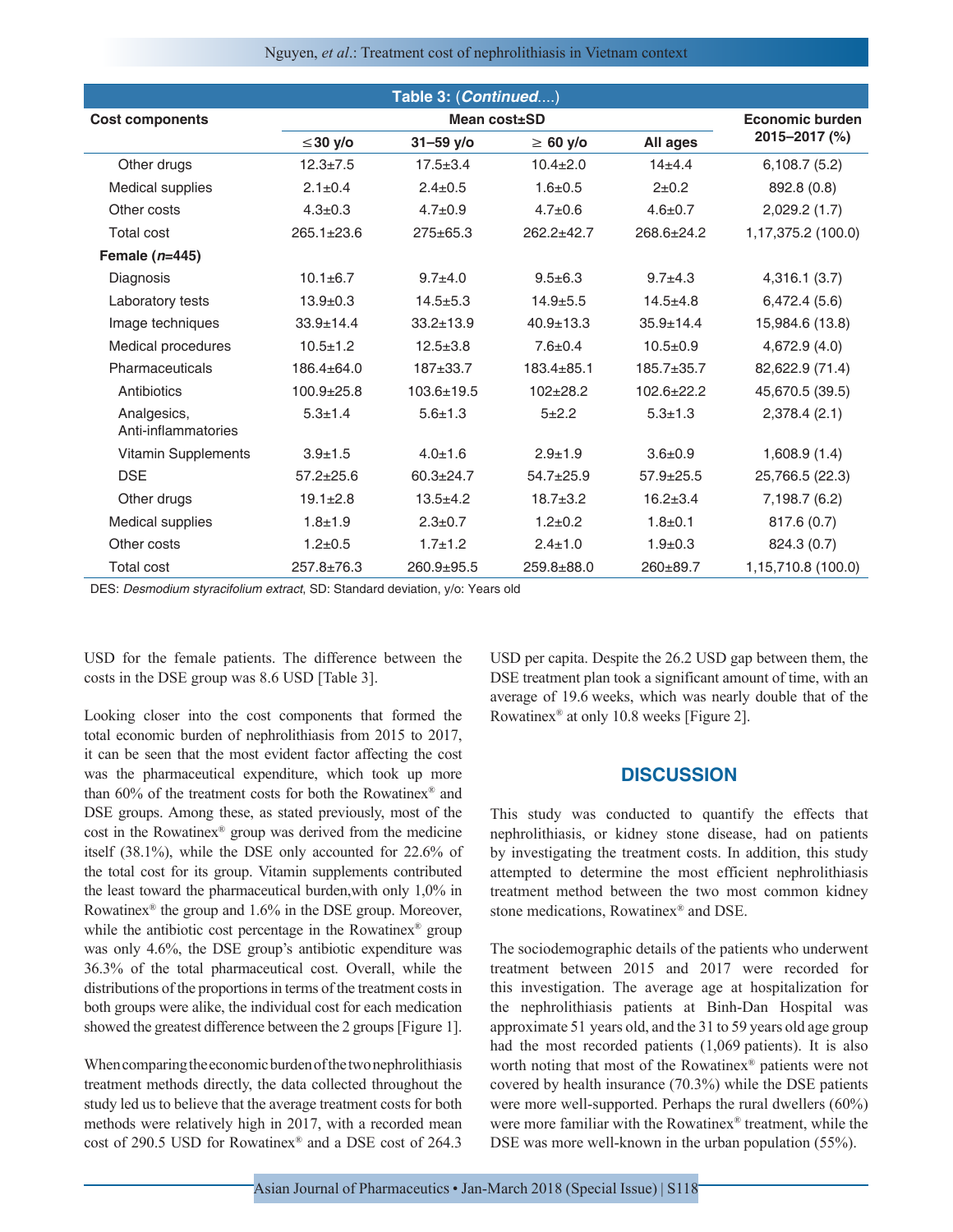

**Figure 1:** Cost components of nephrolithiasis treatment from 2015 to 2017 (% of total cost)



**Figure 2:** Differences in the average costs and treatment durations between Rowatinex® and *Desmodium styracifolium*  extract

Gender was also a crucial element to be considered, and the results suggested that the male patients had significantly higher treatment cost per case than their female counterparts, likely due to the 119-patient gap between the males and females in the Rowatinex® group. However, the DSE treatment costs of the male patients were still higher than the females, even though there were only 437 male patients compared to 445 female patients recorded in the study.

When analyzing the components contributing toward the economic burden, this study determined that the Rowatinex® medication itself took up most of the expense (37.9%) when treating nephrolithiasis using this drug. However, the costliest element included in the DSE treatment was antibiotics (36.3%), with the DSE medication expenditure coming in second (22.6%). As a result, the economic burden of the pharmaceutical expenditures proved to be the most concerning aspect, because more than half of the total treatment cost was for medication in general.

This was the first attempt to evaluate the efficiency of the two most common nephrolithiasis treatment plans based on their impacts on the economic burden. The results of this study showed that there was a slight difference of 26.2 USD between the average costs of the individual treatments, with the Rowatinex<sup>®</sup> being more costly. However, when considering the length of treatment, the DSE duration was nearly double that of the Rowatinex® (19.6 weeks vs. 10.8 weeks, respectively). Therefore, the authors believe that of the two most commonly used treatments, Rowatinex® is a more ideal choice for treating patients with kidney stone disease.

The presented results can be used in further studies regarding the economic burden of nephrolithiasis. They can also be used to evaluate the differences between patients with various backgrounds. This examination of the treatment methods will be useful in aiding patients in determining the most efficient treatment plan. However, this requires further testing because there may be differences in the outcomes in other regions and nations.

## **CONCLUSION**

This study was the first conducted in Vietnam to compare the two most common herbal medicines used for nephrolithiasis treatment. The results showed that the Rowatinex® accounted for a higher expense but earlier treatment success than the DSE. Therefore, Rowatinex® is a more ideal choice for treating patients with kidney stone disease.

# **ACKNOWLEDGMENT**

The authors honestly say thanks to President Council of Binh-Dan Hospital for the protocol approval as well as their support for the data collection.